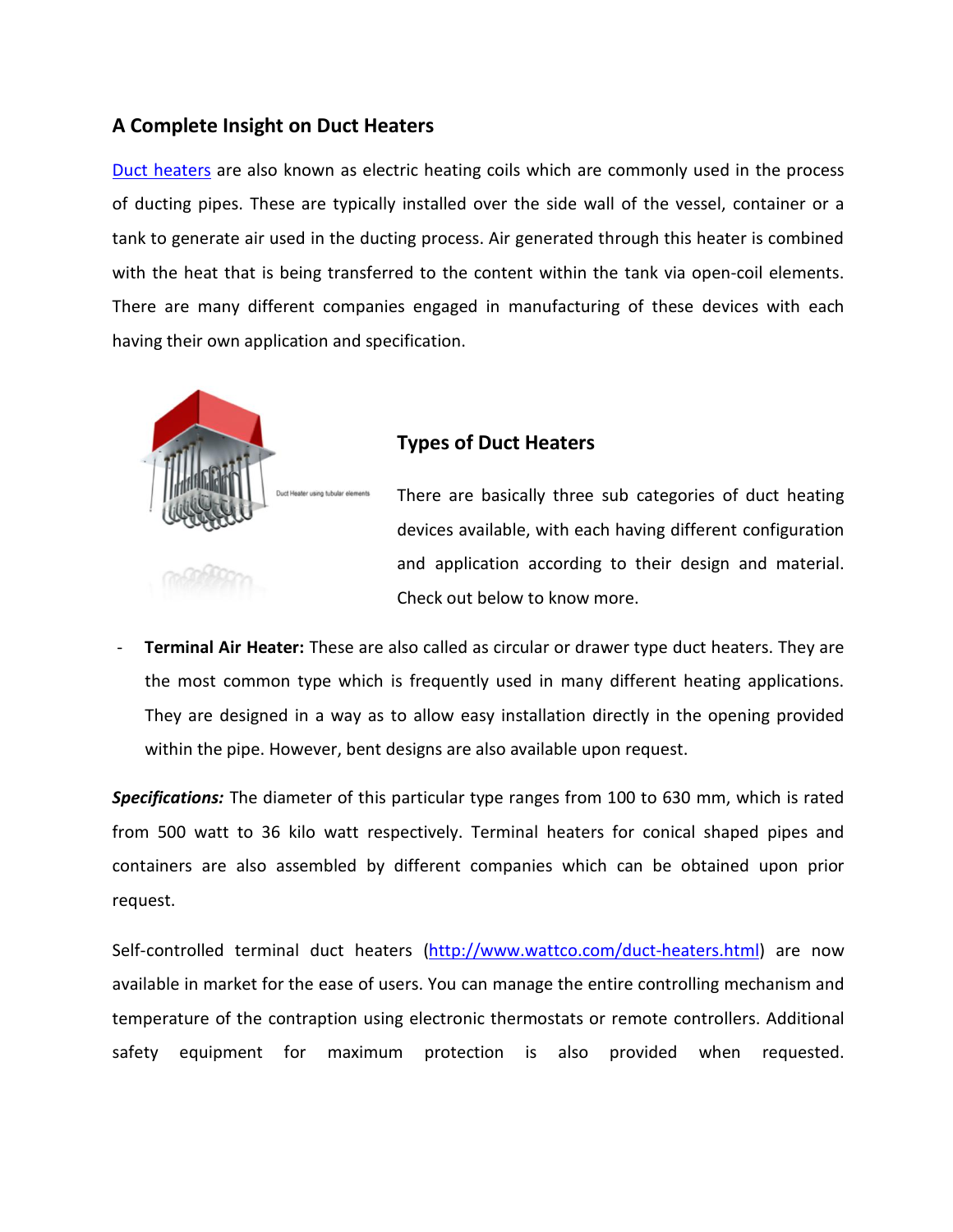- **Main Air Heater:** This particular type of duct heating device is used for the treatment of air volume present in the container. The looks and shape of this gadget is similar to a drawer or frame type duct heater.

*Specifications:* Main air duct heater consists of uncovered tubular elements for less transition loss. It is installed within a frame that is made of electrified steel sheet which is sized according to the opening of the duct dimension. You can also obtain stainless steel frame upon request but the cost would be higher as compared to the latter. The maximum watt density for this type only ranges up to few ten kilo watts.

- **Process Heater:** Yet another type of duct heating device is called process heater with power rating only up to only a few hundred kilowatts. For maximum performance and output, thermal insulated designs with stand alone connections are required to operate this heating tool.

## **Finned Versus Unfinned Tubular Elements**

Given below is a table comprising of details and comparison between finned and unfinned tubular elements.

| <b>Finned Tubular Elements</b>                  | <b>Unfinned Tubular Elements</b>              |
|-------------------------------------------------|-----------------------------------------------|
|                                                 |                                               |
| This is perhaps the general design available in | This type of heating element in a duct heater |
| market for common purchasing and use.           | is only made accessible on pre-order which is |
|                                                 | approved by the industrial standard.          |
| It is built in a way to provide maximum watt    | The material used in this type is sturdy      |
| density with a crossed fragment duct area.      | enough to withstand corrosion at a highest    |
|                                                 | rate, can be used in severe humid atmosphere  |
|                                                 | and is highly resistant to extreme corrosive  |
|                                                 | chemical particles located in the current of  |
|                                                 | air.                                          |
| These are energy efficient and environmental    | The actual heating element is made as shock   |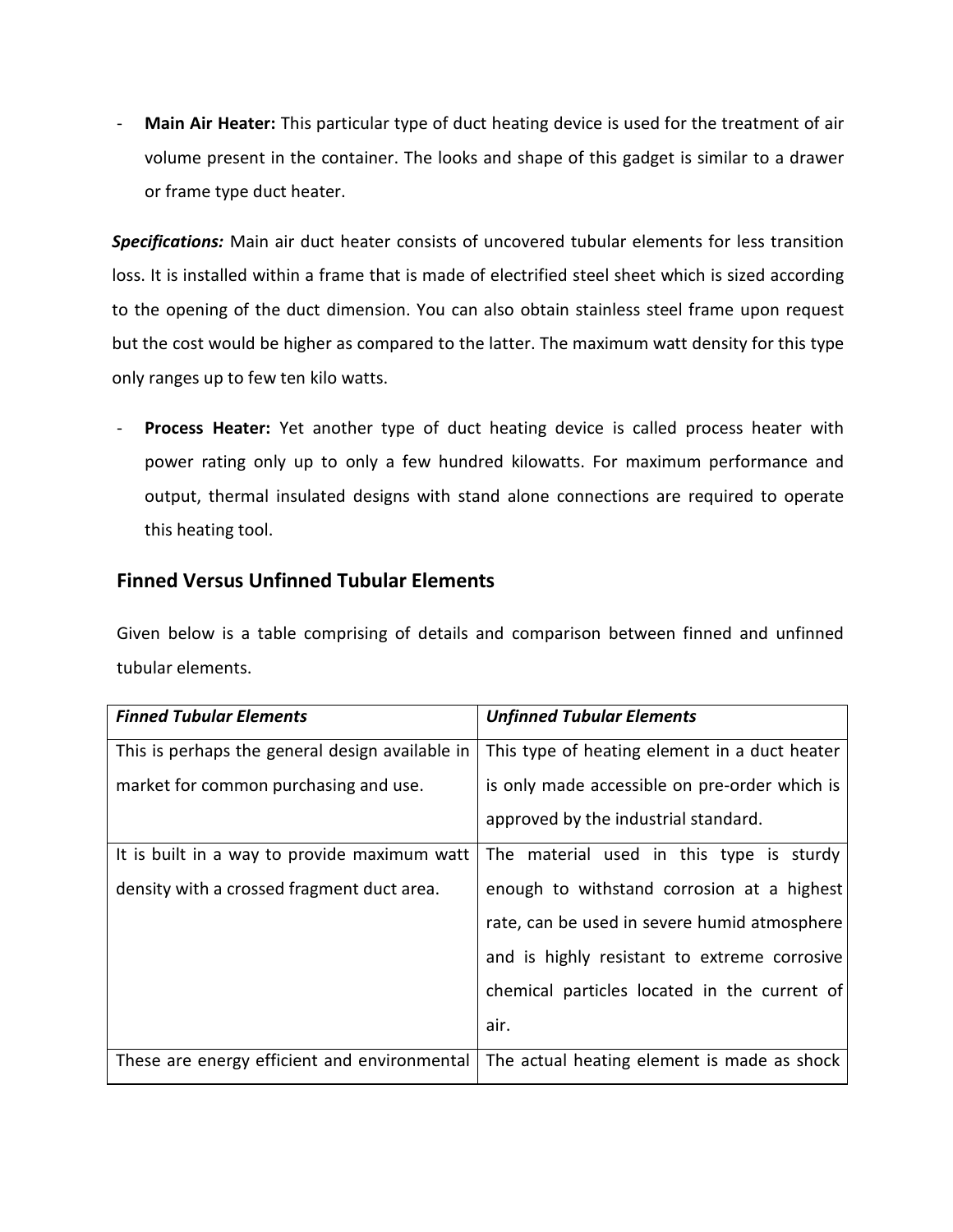| friendly, thus being economical and most    | resistant however, it is advised not to touch or                                          |
|---------------------------------------------|-------------------------------------------------------------------------------------------|
| preferred for in-house use.                 | expose any body part to it without proper                                                 |
|                                             | covering.                                                                                 |
|                                             | The tubular element is typically made from For this type, tubular element is usually made |
|                                             | steel tube having a ridged fin swathed around   from stainless steel as well as steel for |
| the device which is welded together.        | maximum efficiency and output for advance                                                 |
|                                             |                                                                                           |
|                                             | industrial heating processes.                                                             |
| These only boost up the heat transferring   | As the material used in the manufacturing is                                              |
| exterior of the device/element.             | robust, you can easily place this tubular                                                 |
|                                             | element close to the heating grill or roll.                                               |
| It provides low operating temperature which | High temperature is easily generated so it is                                             |

Both finned and unfinned tubular elements require low or moderate maintenance due to their premium quality and robust material used in manufacturing.

# **Common Applications**

Duct heaters are commonly used in the following applications.

- Air drying facilities
- Pre-heating of air
- Inoculation air heater
- Equipments used for air handling and controlling
- For heating and reheating of terminal enclosures
- In fan coils
- Ovens for multi heat zones and to reheat flowing air inside a contraption
- For melting and liquefying of objects and edible items like micro wave ovens
- Core drying operations